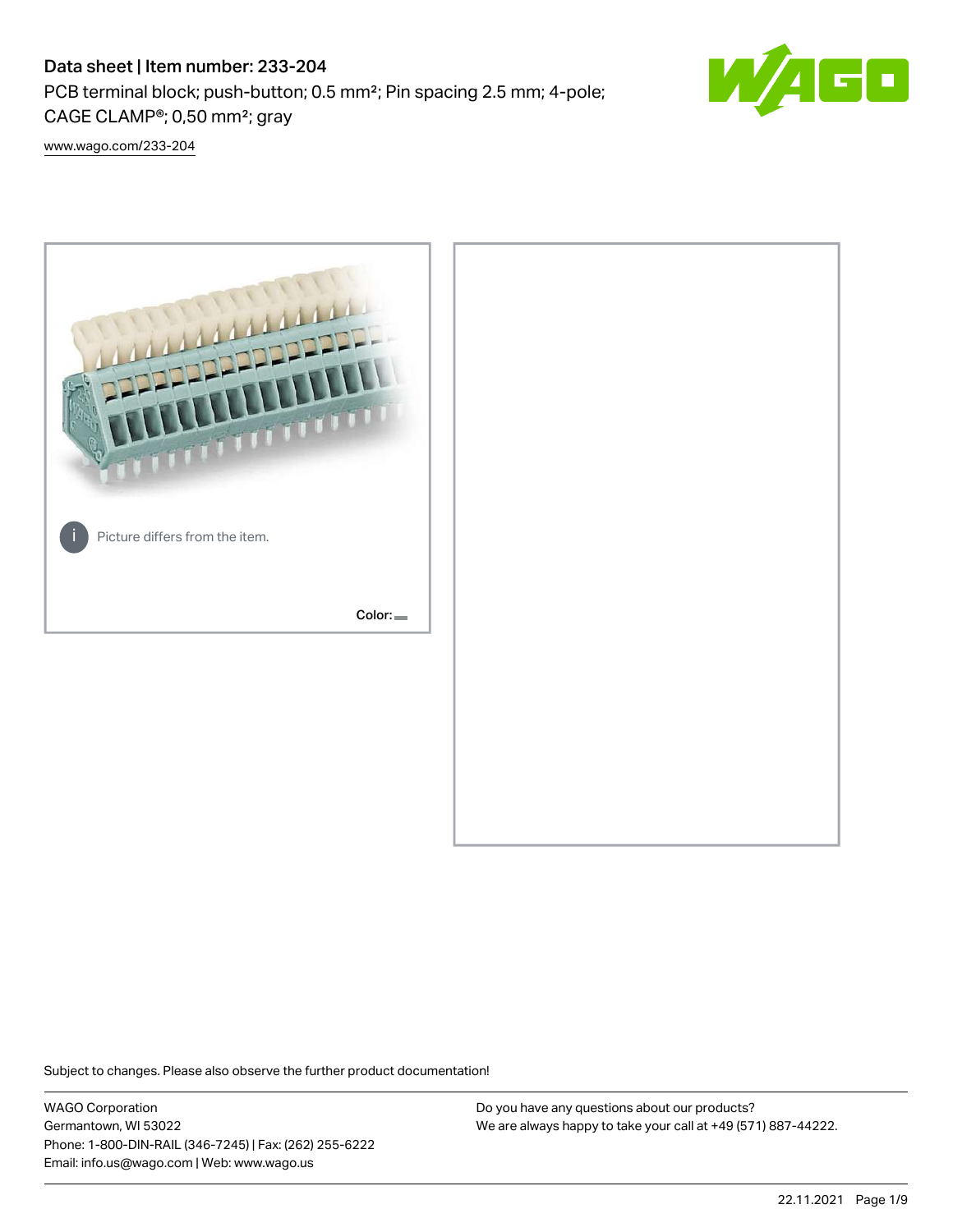

Dimensions in mm

 $L =$  (pole no. x pin spacing) + 2.3 mm

### Item description

- $\blacksquare$  Compact PCB terminal strips with CAGE CLAMP<sup>®</sup> connection and screwdriver actuation parallel or perpendicular to conductor entry
- П Double solder pins for high mechanical
- $\blacksquare$ Custom color combinations

Subject to changes. Please also observe the further product documentation!

WAGO Corporation Germantown, WI 53022 Phone: 1-800-DIN-RAIL (346-7245) | Fax: (262) 255-6222 Email: info.us@wago.com | Web: www.wago.us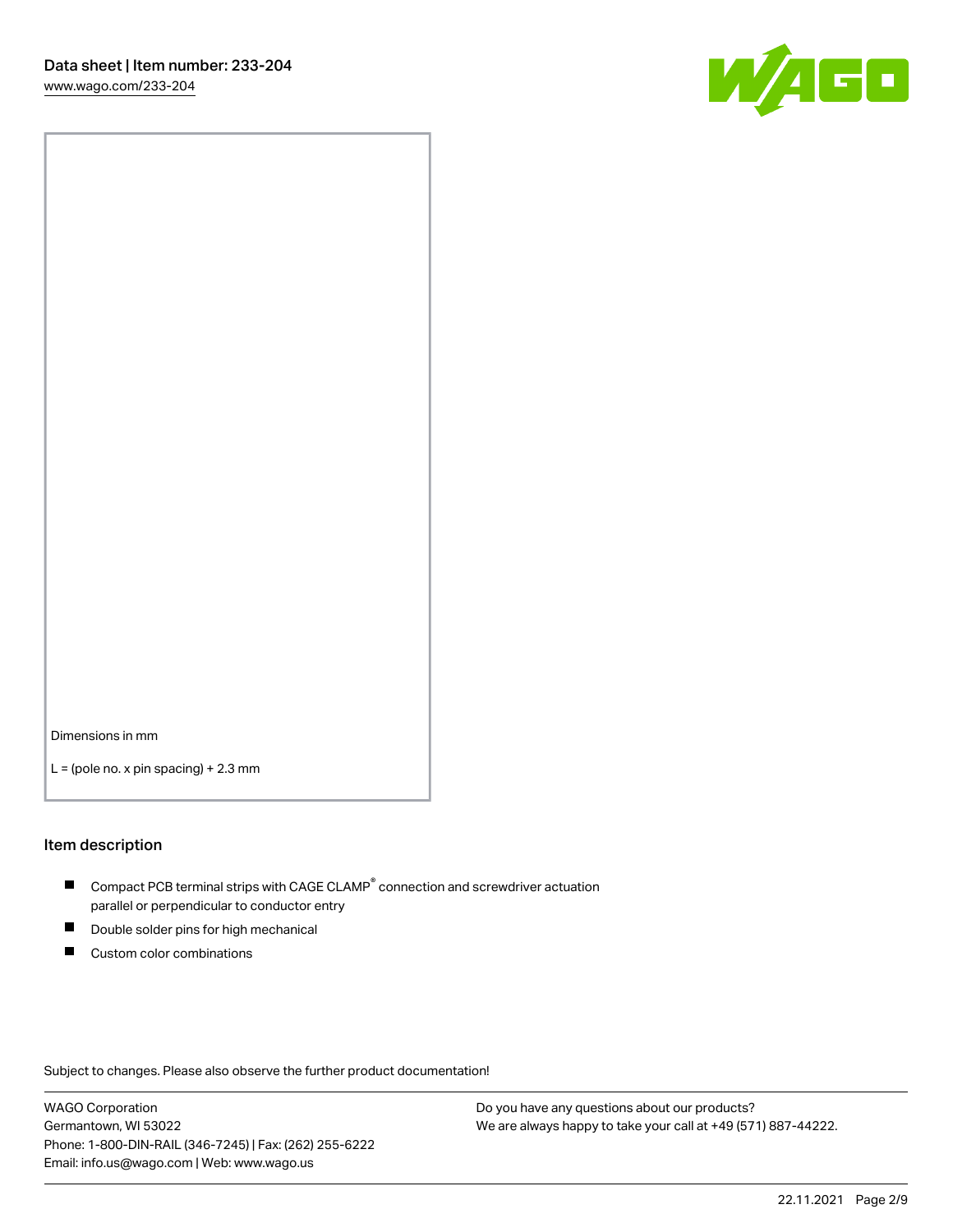

## Data Notes

| Variants: | Other pole numbers                                               |
|-----------|------------------------------------------------------------------|
|           | Other colors                                                     |
|           | Mixed-color PCB connector strips                                 |
|           | Direct marking                                                   |
|           | Other versions (or variants) can be requested from WAGO Sales or |
|           | configured at https://configurator.wago.com/                     |

# Electrical data

# IEC Approvals

| Ratings per                 | IEC/EN 60664-1                                                        |
|-----------------------------|-----------------------------------------------------------------------|
| Rated voltage (III / 3)     | 63 V                                                                  |
| Rated surge voltage (III/3) | $2.5$ kV                                                              |
| Rated voltage (III/2)       | 160 V                                                                 |
| Rated surge voltage (III/2) | $2.5$ kV                                                              |
| Nominal voltage (II/2)      | 320 V                                                                 |
| Rated surge voltage (II/2)  | $2.5$ kV                                                              |
| Rated current               | 6 A                                                                   |
| Legend (ratings)            | $(III / 2)$ $\triangle$ Overvoltage category III / Pollution degree 2 |

# UL Approvals

| Approvals per                  | <b>UL 1059</b> |
|--------------------------------|----------------|
| Rated voltage UL (Use Group B) | 150V           |
| Rated current UL (Use Group B) |                |

## CSA Approvals

| Approvals per                   | CSA   |
|---------------------------------|-------|
| Rated voltage CSA (Use Group B) | 150 V |
| Rated current CSA (Use Group B) |       |

# Connection data

| Total number of connection points |  |
|-----------------------------------|--|
| Total number of potentials        |  |
| Number of connection types        |  |

Subject to changes. Please also observe the further product documentation!

| <b>WAGO Corporation</b>                                | Do you have any questions about our products?                 |
|--------------------------------------------------------|---------------------------------------------------------------|
| Germantown, WI 53022                                   | We are always happy to take your call at +49 (571) 887-44222. |
| Phone: 1-800-DIN-RAIL (346-7245)   Fax: (262) 255-6222 |                                                               |
| Email: info.us@wago.com   Web: www.wago.us             |                                                               |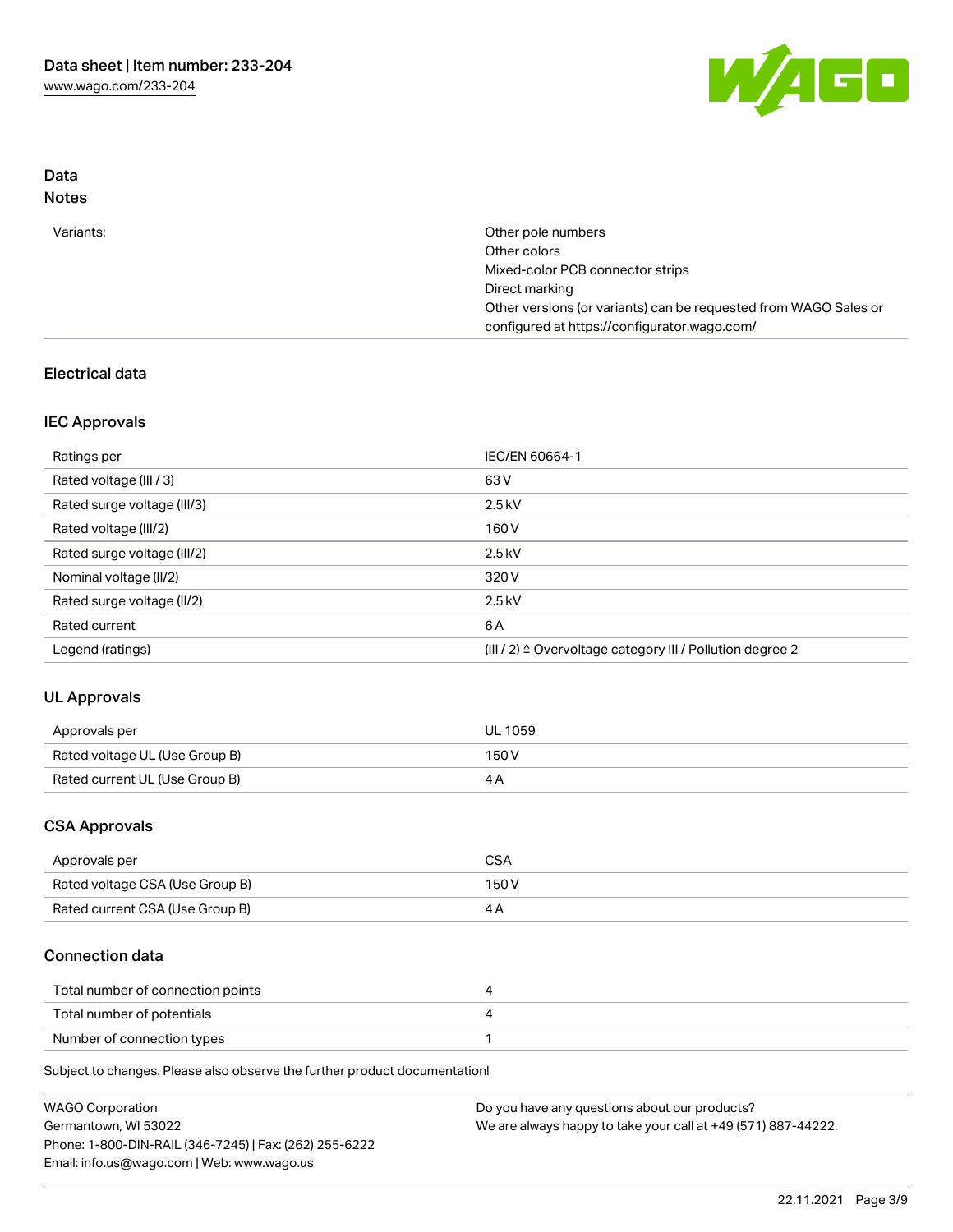[www.wago.com/233-204](http://www.wago.com/233-204)



Number of levels 1

### Connection 1

| Connection technology                             | CAGE CLAMP                                                                                                                                                                          |
|---------------------------------------------------|-------------------------------------------------------------------------------------------------------------------------------------------------------------------------------------|
| Actuation type                                    | Push-button                                                                                                                                                                         |
| Solid conductor                                   | $0.080.5$ mm <sup>2</sup> / 28  20 AWG                                                                                                                                              |
| Fine-stranded conductor                           | $0.080.5$ mm <sup>2</sup> / 28  20 AWG                                                                                                                                              |
| Fine-stranded conductor; with insulated ferrule   | $0.25 \text{ mm}^2$                                                                                                                                                                 |
| Fine-stranded conductor: with uninsulated ferrule | $0.25 \text{ mm}^2$                                                                                                                                                                 |
| Note (conductor cross-section)                    | Terminating 0.75 mm <sup>2</sup> /18 AWG conductors is possible; however<br>insulation diameter allows only every other clamping unit to be<br>terminated with this conductor size. |
| Strip length                                      | $56$ mm $/ 0.20.24$ inch                                                                                                                                                            |
| Conductor connection direction to PCB             | 30 <sup>°</sup>                                                                                                                                                                     |
| Number of poles                                   | 4                                                                                                                                                                                   |

# Physical data

| Pin spacing                          | 2.5 mm / 0.098 inch  |
|--------------------------------------|----------------------|
| Width                                | 12.3 mm / 0.484 inch |
| Height                               | 19.5 mm / 0.768 inch |
| Height from the surface              | 15.5 mm / 0.61 inch  |
| Depth                                | 13.9 mm / 0.547 inch |
| Solder pin length                    | 4 mm                 |
| Solder pin dimensions                | $0.5 \times 0.75$ mm |
| Drilled hole diameter with tolerance | 1 1 $(+0.1)$ mm      |

# PCB contact

| PCB Contact                         | THT                                      |
|-------------------------------------|------------------------------------------|
| Solder pin arrangement              | over the entire terminal strip (in-line) |
| Number of solder pins per potential |                                          |

# Material data

| Color               | gray             |
|---------------------|------------------|
| Material group      |                  |
| Insulation material | Polyamide (PA66) |
|                     |                  |

Subject to changes. Please also observe the further product documentation!

| <b>WAGO Corporation</b>                                | Do you have any questions about our products?                 |
|--------------------------------------------------------|---------------------------------------------------------------|
| Germantown, WI 53022                                   | We are always happy to take your call at +49 (571) 887-44222. |
| Phone: 1-800-DIN-RAIL (346-7245)   Fax: (262) 255-6222 |                                                               |
| Email: info.us@wago.com   Web: www.wago.us             |                                                               |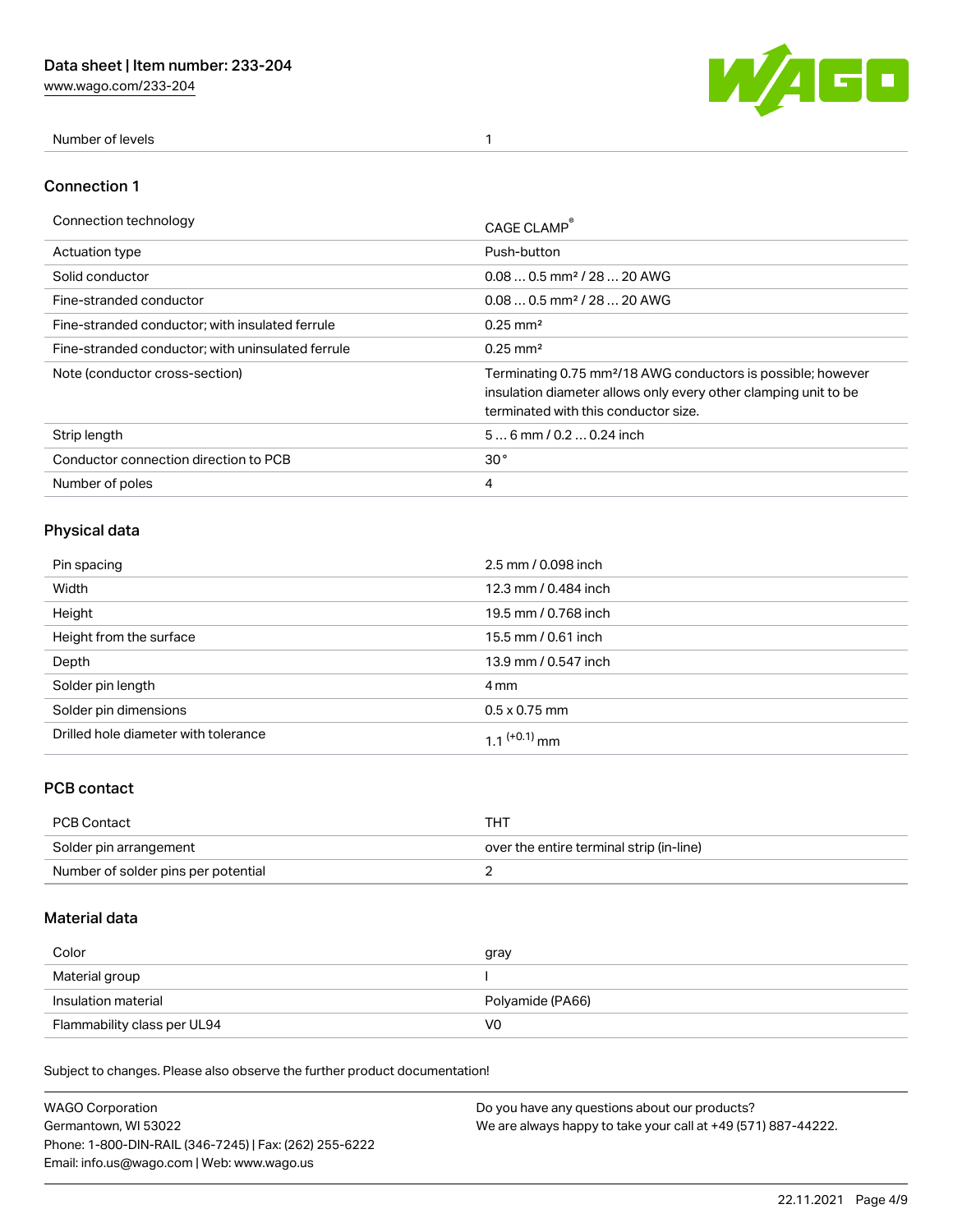# Data sheet | Item number: 233-204

[www.wago.com/233-204](http://www.wago.com/233-204)



| Clamping spring material | Chrome nickel spring steel (CrNi)       |
|--------------------------|-----------------------------------------|
| Contact material         | Electrolytic copper ( $E_{\text{Cu}}$ ) |
| Contact plating          | tin-plated                              |
| Fire load                | $0.028$ MJ                              |
| Weight                   | 1.7 <sub>g</sub>                        |

### Environmental requirements

| Limit temperature range | 1000<br>nos<br>-n |  |
|-------------------------|-------------------|--|
|-------------------------|-------------------|--|

### Commercial data

| Product Group         | 4 (Printed Circuit) |
|-----------------------|---------------------|
| PU (SPU)              | 400 (100) Stück     |
| Packaging type        | box                 |
| Country of origin     | <b>CH</b>           |
| <b>GTIN</b>           | 4045454049447       |
| Customs tariff number | 8536904000          |

### Approvals / Certificates

#### Country specific Approvals

| Logo       | Approval                                                                   | <b>Additional Approval Text</b> | Certificate<br>name       |  |
|------------|----------------------------------------------------------------------------|---------------------------------|---------------------------|--|
| EMA<br>EUR | <b>CCA</b><br>DEKRA Certification B.V.                                     | EN 60998                        | 2153951.01                |  |
|            | <b>CCA</b><br>DEKRA Certification B.V.                                     | EN 60998                        | <b>NTRNL</b><br>6946      |  |
|            | <b>CCA</b><br>DEKRA Certification B.V.                                     | EN 60947-7-4                    | NTR <sub>NL</sub><br>7786 |  |
|            | <b>CSA</b><br>DEKRA Certification B.V.                                     | C22.2                           | 1465035                   |  |
|            | <b>KEMA/KEUR</b><br><b>DEKRA Certification B.V.</b>                        | EN 60947-7-4                    | 71-111040                 |  |
|            | Subject to changes. Please also observe the further product documentation! |                                 |                           |  |

WAGO Corporation Germantown, WI 53022 Phone: 1-800-DIN-RAIL (346-7245) | Fax: (262) 255-6222 Email: info.us@wago.com | Web: www.wago.us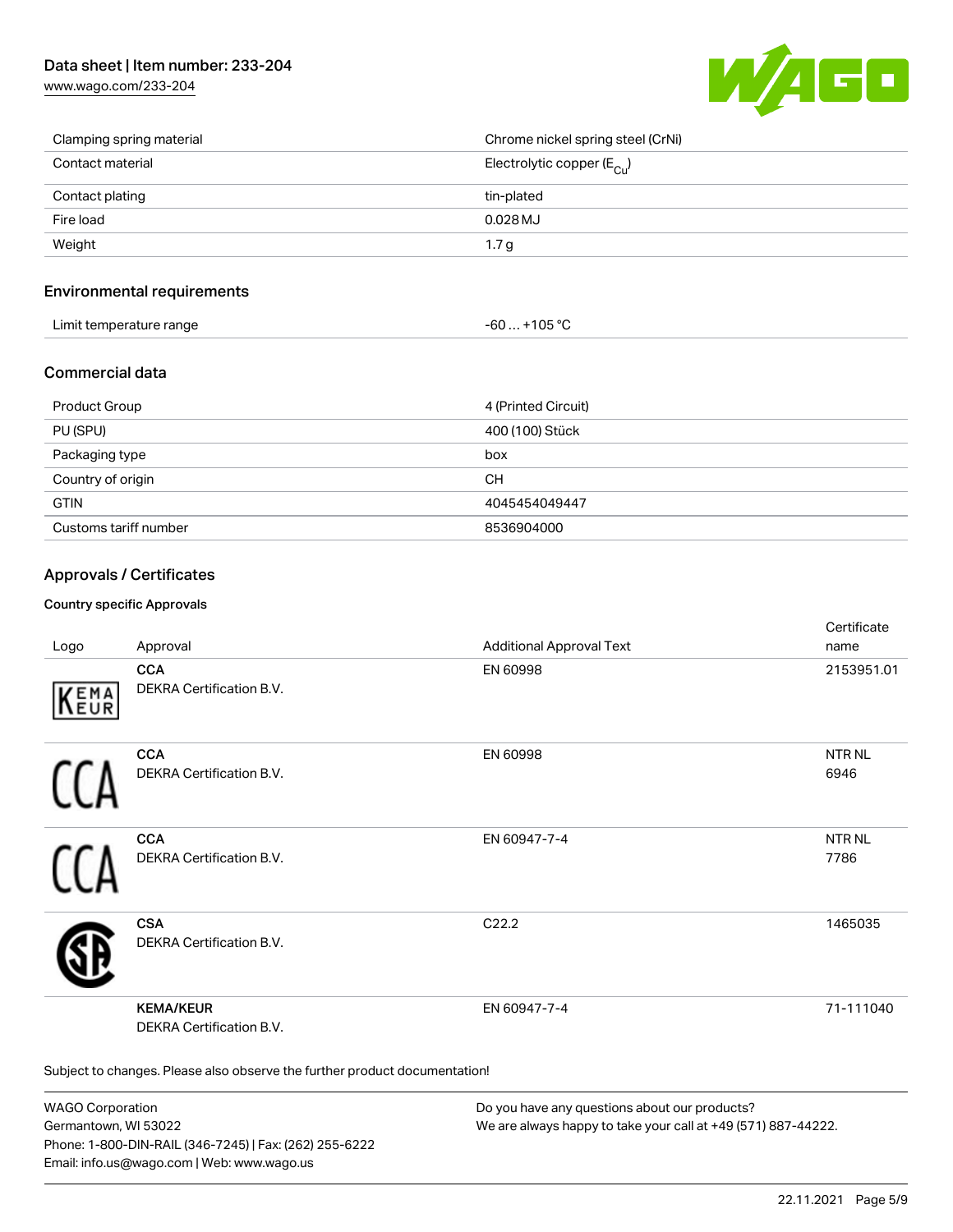



#### Ship Approvals

| Logo                | Approval                                                | <b>Additional Approval Text</b> | Certificate<br>name                |
|---------------------|---------------------------------------------------------|---------------------------------|------------------------------------|
| ABS.                | <b>ABS</b><br>American Bureau of Shipping               | -                               | $19 -$<br>HG1869876-<br><b>PDA</b> |
| <b>BUREAU</b>       | <b>BV</b><br>Bureau Veritas S.A.                        | IEC 60998                       | 11915/D0<br>BV                     |
|                     | <b>DNV GL</b><br>Det Norske Veritas, Germanischer Lloyd | -                               | TAE000016Z                         |
| <b>UL-Approvals</b> |                                                         |                                 | Certificate                        |
|                     | امتحممته ومما                                           | Additional Anneaugh Tout        | $200-220$                          |

| Logo   | Approval                            | <b>Additional Approval Text</b> | name   |
|--------|-------------------------------------|---------------------------------|--------|
| $\Box$ | UL<br>UL International Germany GmbH | <b>UL 1059</b>                  | E45172 |

### Optional accessories

Phone: 1-800-DIN-RAIL (346-7245) | Fax: (262) 255-6222

Email: info.us@wago.com | Web: www.wago.us

Marking accessories

| Marking strip                                                                         |                                                                                                         |                                  |
|---------------------------------------------------------------------------------------|---------------------------------------------------------------------------------------------------------|----------------------------------|
| Item no.: 210-331/250-207<br>length 182 mm; Horizontal marking; Self-adhesive; white  | Marking strips; as a DIN A4 sheet; MARKED; 1-48 (100x); Height of marker strip: 2.3 mm/0.091 in; Strip  | www.wago.com/210-331<br>/250-207 |
| Item no.: 210-331/250-202<br>length 182 mm; Horizontal marking; Self-adhesive; white  | Marking strips; as a DIN A4 sheet; MARKED; 1-16 (400x); Height of marker strip: 2.3 mm/0.091 in; Strip  | www.wago.com/210-331<br>/250-202 |
| Item no.: 210-331/254-204<br>length 182 mm; Horizontal marking; Self-adhesive; white  | Marking strips; as a DIN A4 sheet; MARKED; 17-32 (400x); Height of marker strip: 2.3 mm/0.091 in; Strip | www.wago.com/210-331<br>/254-204 |
| Item no.: 210-331/250-204<br>length 182 mm; Horizontal marking; Self-adhesive; white  | Marking strips; as a DIN A4 sheet; MARKED; 17-32 (400x); Height of marker strip: 2.3 mm/0.091 in; Strip | www.wago.com/210-331<br>/250-204 |
| Subject to changes. Please also observe the further product documentation!            |                                                                                                         |                                  |
| <b>WAGO Corporation</b>                                                               | Do you have any questions about our products?                                                           |                                  |
| Germantown, WI 53022<br>We are always happy to take your call at +49 (571) 887-44222. |                                                                                                         |                                  |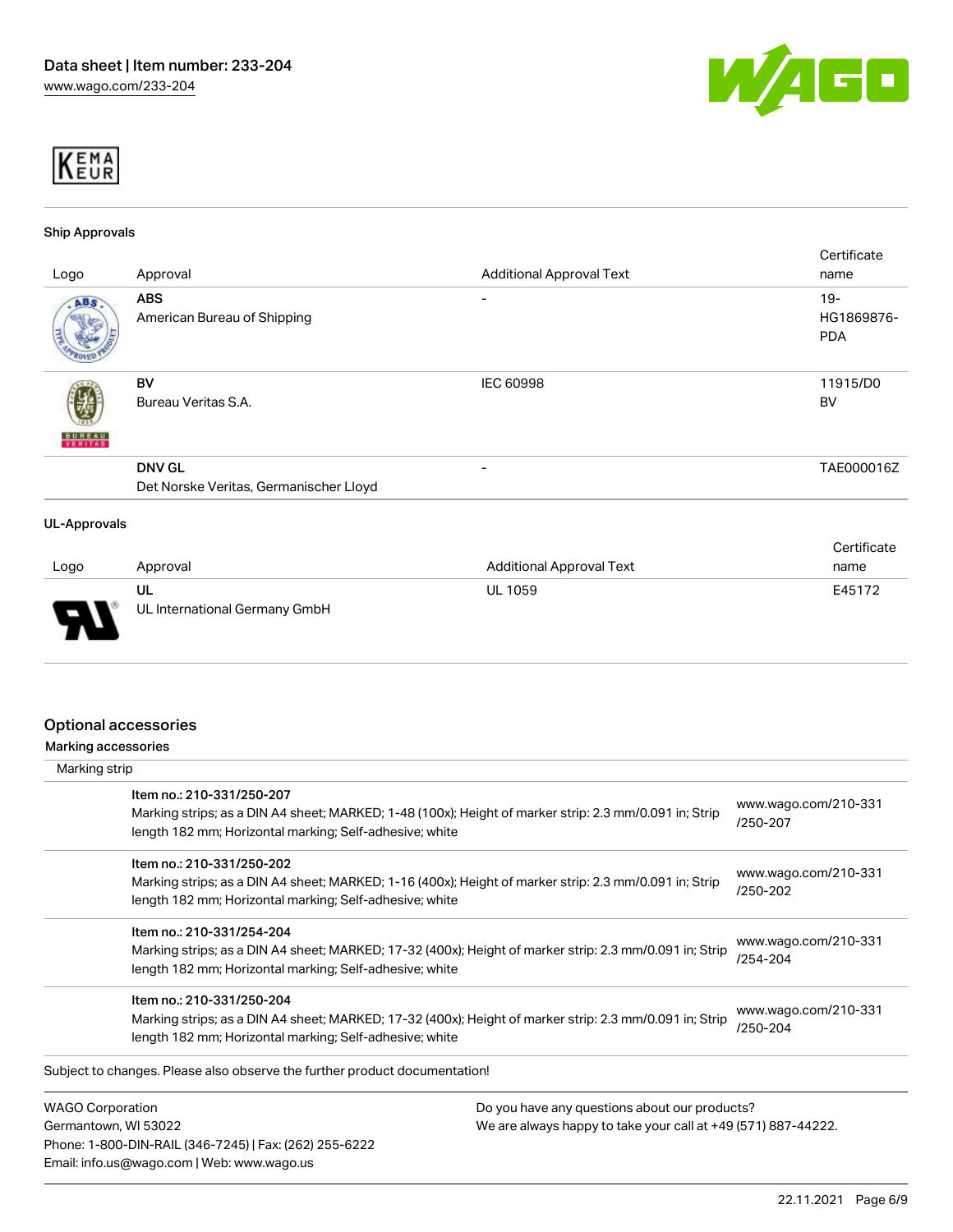

|                 | Item no.: 210-331/254-206                                                                               |                      |
|-----------------|---------------------------------------------------------------------------------------------------------|----------------------|
|                 | Marking strips; as a DIN A4 sheet; MARKED; 33-48 (400x); Height of marker strip: 2.3 mm/0.091 in; Strip | www.wago.com/210-331 |
|                 | length 182 mm; Horizontal marking; Self-adhesive; white                                                 | /254-206             |
|                 | Item no.: 210-331/250-206                                                                               |                      |
|                 | Marking strips; as a DIN A4 sheet; MARKED; 33-48 (400x); Height of marker strip: 2.3 mm/0.091 in; Strip | www.wago.com/210-331 |
|                 | length 182 mm; Horizontal marking; Self-adhesive; white                                                 | /250-206             |
|                 | Item no.: 210-331/254-202                                                                               |                      |
|                 | Marking strips; as a DIN A4 sheet; MARKED; 1-16 (400x); Height of marker strip: 2.3 mm/0.091 in; Strip  | www.wago.com/210-331 |
|                 | length 182 mm; Horizontal marking; Self-adhesive; white                                                 | /254-202             |
|                 | Item no.: 210-331/254-207                                                                               |                      |
|                 | Marking strips; as a DIN A4 sheet; MARKED; 1-48 (100x); Height of marker strip: 2.3 mm/0.091 in; Strip  | www.wago.com/210-331 |
|                 | length 182 mm; Horizontal marking; Self-adhesive; white                                                 | /254-207             |
| <b>Tools</b>    |                                                                                                         |                      |
| Operating tool  |                                                                                                         |                      |
|                 | Item no.: 210-648                                                                                       | www.wago.com/210-648 |
|                 | Operating tool; Blade: 2.5 x 0.4 mm; with a partially insulated shaft; angled; short                    |                      |
|                 | Item no.: 210-719                                                                                       |                      |
|                 | Operating tool; Blade: 2.5 x 0.4 mm; with a partially insulated shaft                                   | www.wago.com/210-719 |
| <b>Ferrules</b> |                                                                                                         |                      |
| Ferrule         |                                                                                                         |                      |
|                 | Item no.: 216-131                                                                                       | www.wago.com/216-131 |
|                 | Ferrule; Sleeve for 0.25 mm <sup>2</sup> / AWG 24; uninsulated; electro-tin plated; silver-colored      |                      |
|                 | Item no.: 216-151                                                                                       |                      |
|                 | Ferrule; Sleeve for 0.25 mm <sup>2</sup> / AWG 24; uninsulated; electro-tin plated                      | www.wago.com/216-151 |
|                 | Item no.: 216-301                                                                                       |                      |
|                 | Ferrule; Sleeve for 0.25 mm <sup>2</sup> / AWG 24; insulated; electro-tin plated; yellow                | www.wago.com/216-301 |
|                 | Item no.: 216-321                                                                                       |                      |
|                 | Ferrule; Sleeve for 0.25 mm <sup>2</sup> / AWG 24; insulated; electro-tin plated; yellow                | www.wago.com/216-321 |

# Downloads

### Documentation

#### Additional Information

| Technical explanations | 2019 Apr 3 | pdf<br>2.0 MB   | Download |
|------------------------|------------|-----------------|----------|
|                        |            | pdf<br>125.0 kB | Download |

# CAD files

Subject to changes. Please also observe the further product documentation!

| <b>WAGO Corporation</b>                                | Do you have any questions about our products?                 |
|--------------------------------------------------------|---------------------------------------------------------------|
| Germantown, WI 53022                                   | We are always happy to take your call at +49 (571) 887-44222. |
| Phone: 1-800-DIN-RAIL (346-7245)   Fax: (262) 255-6222 |                                                               |
| Email: info.us@wago.com   Web: www.wago.us             |                                                               |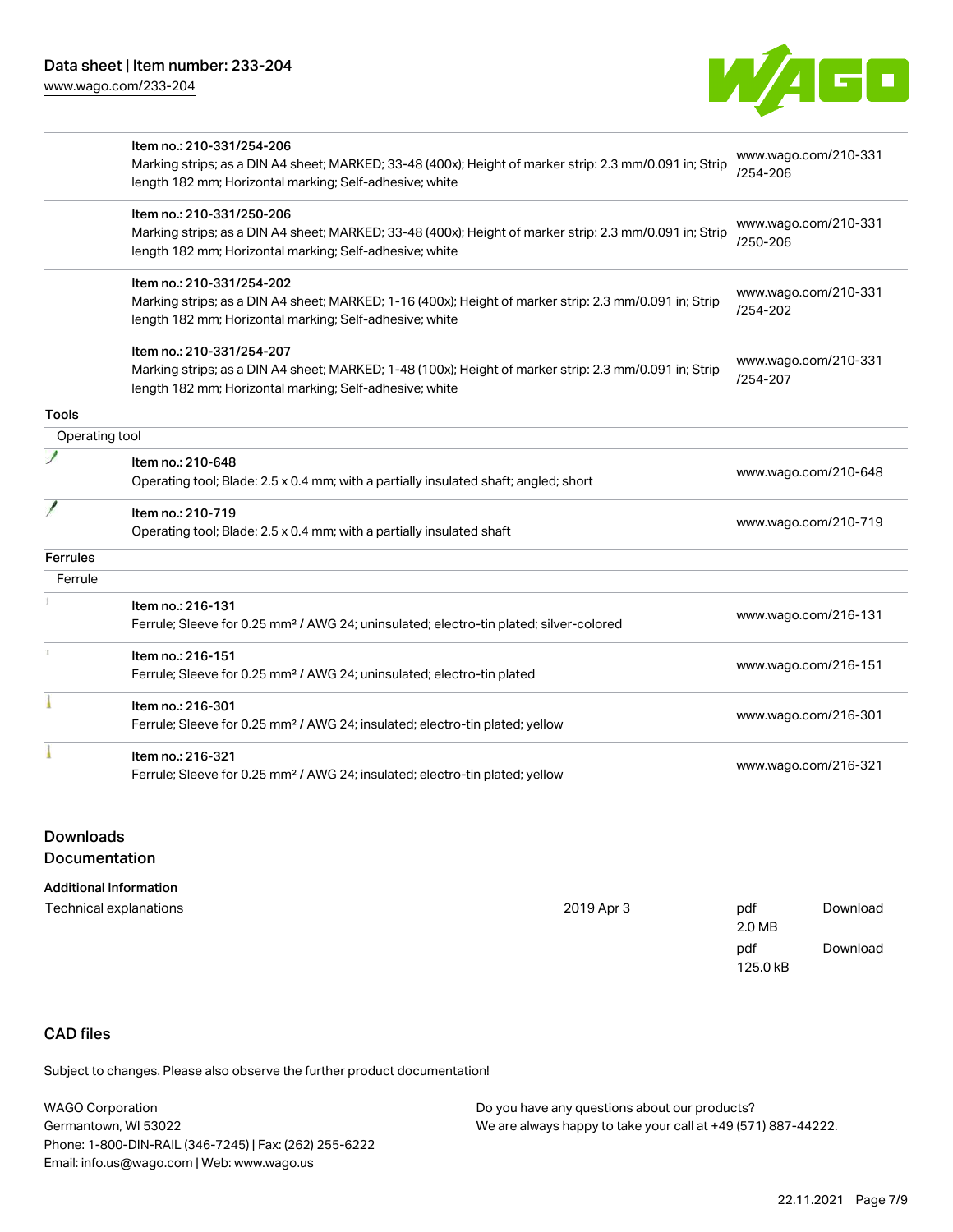## Data sheet | Item number: 233-204

[www.wago.com/233-204](http://www.wago.com/233-204)

#### PCB Design

Symbol and Footprint 233-204

CAx data for your PCB design, consisting of "schematic symbols and PCB footprints", allow easy integration of the WAGO component into your development environment.

#### Supported formats:

- П Accel EDA 14 & 15
- $\blacksquare$ Altium 6 to current version
- $\blacksquare$ Cadence Allegro
- $\blacksquare$ **DesignSpark**
- $\blacksquare$ Eagle Libraries
- $\blacksquare$ KiCad
- $\blacksquare$ Mentor Graphics BoardStation
- $\blacksquare$ Mentor Graphics Design Architect
- $\blacksquare$ Mentor Graphics Design Expedition 99 and 2000
- $\blacksquare$ OrCAD 9.X PCB and Capture
- $\blacksquare$ PADS PowerPCB 3, 3.5, 4.X, and 5.X
- П PADS PowerPCB and PowerLogic 3.0
- П PCAD 2000, 2001, 2002, 2004, and 2006
- $\blacksquare$ Pulsonix 8.5 or newer
- $\blacksquare$ STL
- 3D STEP  $\blacksquare$
- TARGET 3001! П
- П View Logic ViewDraw
- $\blacksquare$ Quadcept
- $\blacksquare$ Zuken CadStar 3 and 4
- $\blacksquare$ Zuken CR-5000 and CR-8000

PCB Component Libraries (EDA), PCB CAD Library Ultra Librarian

#### CAE data

| EPLAN Data Portal 233-204 | URL | Download |
|---------------------------|-----|----------|
| ZUKEN Portal 233-204      | URL | Download |
| CAD data                  |     |          |
| 2D/3D Models 233-204      | URL | Download |
|                           |     |          |

Subject to changes. Please also observe the further product documentation!

WAGO Corporation Germantown, WI 53022 Phone: 1-800-DIN-RAIL (346-7245) | Fax: (262) 255-6222 Email: info.us@wago.com | Web: www.wago.us Do you have any questions about our products? We are always happy to take your call at +49 (571) 887-44222.



URL [Download](https://www.wago.com/global/d/UltraLibrarian_URLS_233-204)